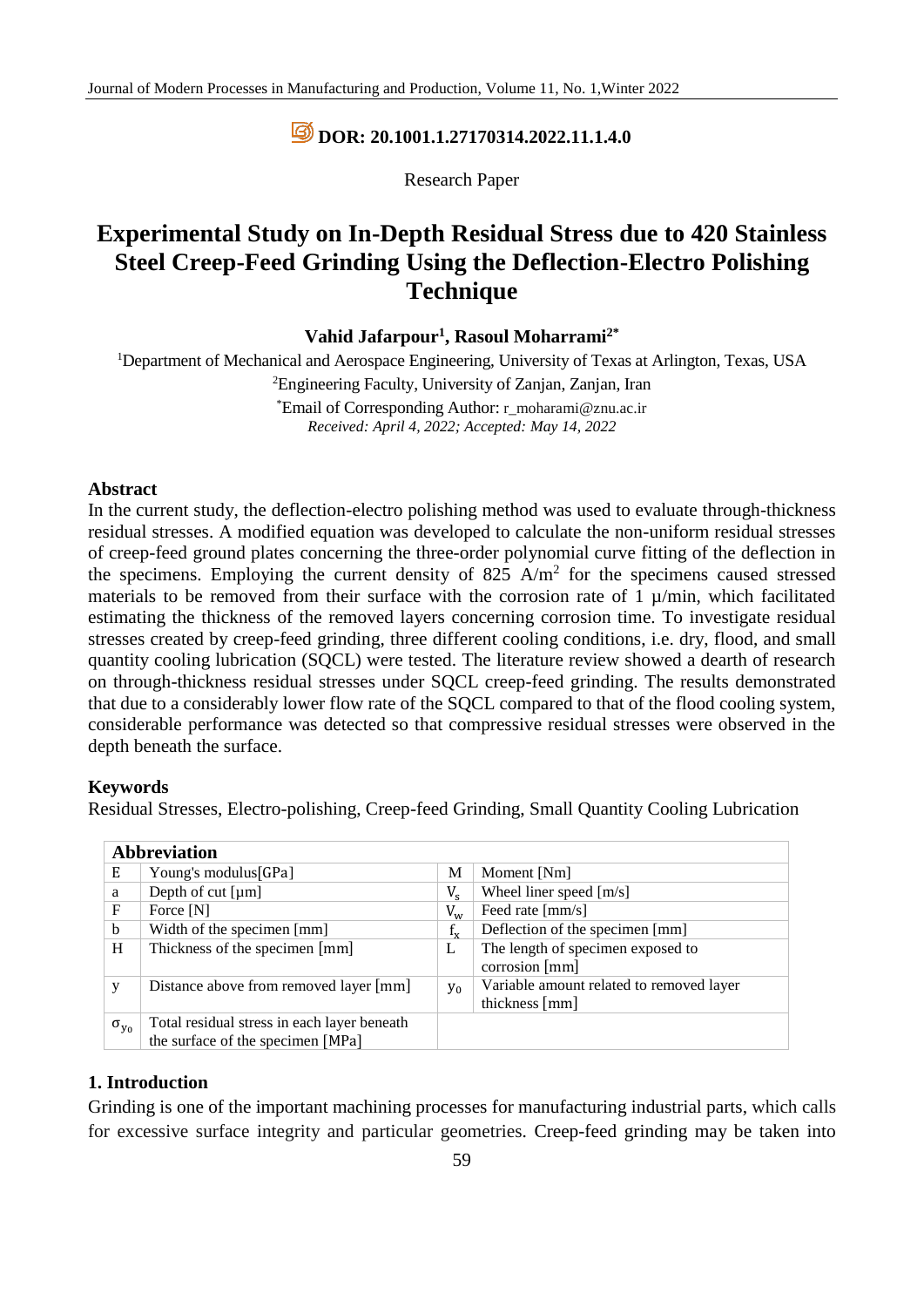consideration as small-chip or abrasive machining, able to change broaching or milling the machining of complex forms and slots, in hard-to-grind materials, such as advanced alloys and hardened tool steels. This producer goals to decrease the processing time by minimizing the grinding passes. To achieve this, the magnitude of cutting depth has expanded some orders compared to conventional grinding. As the process completes a part in one pass and a single fixturing, the creep-feed grinding decreases the total cost and time and improves efficiency.

Despite all merits of creep-feed grinding, it should be mentioned that a trade-off is always between surface imperfection and efficiency in the process. The increasing rate of material removal leads to incensement in the generation of heat and temperature because of wheel workpiece friction and plastic deformation of chips in the contact area. When heating results in excessive temperature, considerable surface changes, and subsurface damage may happen, including phase transformation, cracking, hardness changes, and unwanted residual stresses [1-2]. The heat created in the grinding area is generally eliminated by chips, the workpiece, wheel, and coolant, which vary depending on grinding parameters. Nevertheless, a workpiece exposed to process commonly reports a speedy coolingheating cycle [3-5]. A particularly good example of this is research conducted by S. Kohli et al. [6], reporting that the amount of heat absorption into the workpiece can considerably differ depending on the type of grinding wheel. In their study one-third reduction was observed using CBN abrasive wheel instead of aluminum oxide. This is while the coolant plays a more significant role in absorbing generated heat during creep-feed grinding, reported at more than 90% [5-7].

To reach a good surface quality, controlled-stress creep-feed grinding is a necessity. For controlling stresses generated by grinding processes, elements causing them must be perceived. Relying on their kind, residual stresses are either desirable or detrimental. Mechanical plastic transformation, thermal plastic transformation, and phase transformation are three factors to generate residual stresses in the creep-feed grinding process. The first and third factors are compressive, whereas the second is tensile [8]. It should be noted that cooling conditions greatly affect the nature of residual stresses (compressive or tensile) generated in creep-feed grinding. The most unwanted and harmful tensile stresses are observed under dry grinding whereas flood grinding, depending on the kind of coolant, reduces the grinding temperature and generates desirable residual stresses [9]. Although many industries have stayed true to the conventional cooling systems, this is no longer appropriate owing to high costs, ineffective closed-loop coolant circulation, and health and environmental risks [10-12]. Nowadays, researchers have become interested in a new environmentally friendly technique, namely spraying nozzles, which atomize different coolants into the grinding area to investigate the residual stress behavior [13-15]. This environmentally friendly method can be named Minimum Quantity Lubrication (MQL) or Small Quantity Cooling Lubrication (SQCL) depending on the amount of flow rate. As a criterion, it is interesting to mention that the coolant consumption in conventional flood cooling varies from 10 l/min to 100 l/min, whereas this amount is 5-100 ml/h in MQL and up to 1000 ml/h in SQCL [16-18]. However, it should be pointed out that it is not always possible to achieve an acceptable outcome through the low amount of coolant particular in the creep-feed grinding process which the temperature history is quite high and the MOL system does not function effectively, hence the necessity for higher flow rates is felt. The SQCL method is presented as an appropriate alternative to MQL which contains a wider variety of flow rates up to a thousand ml/h.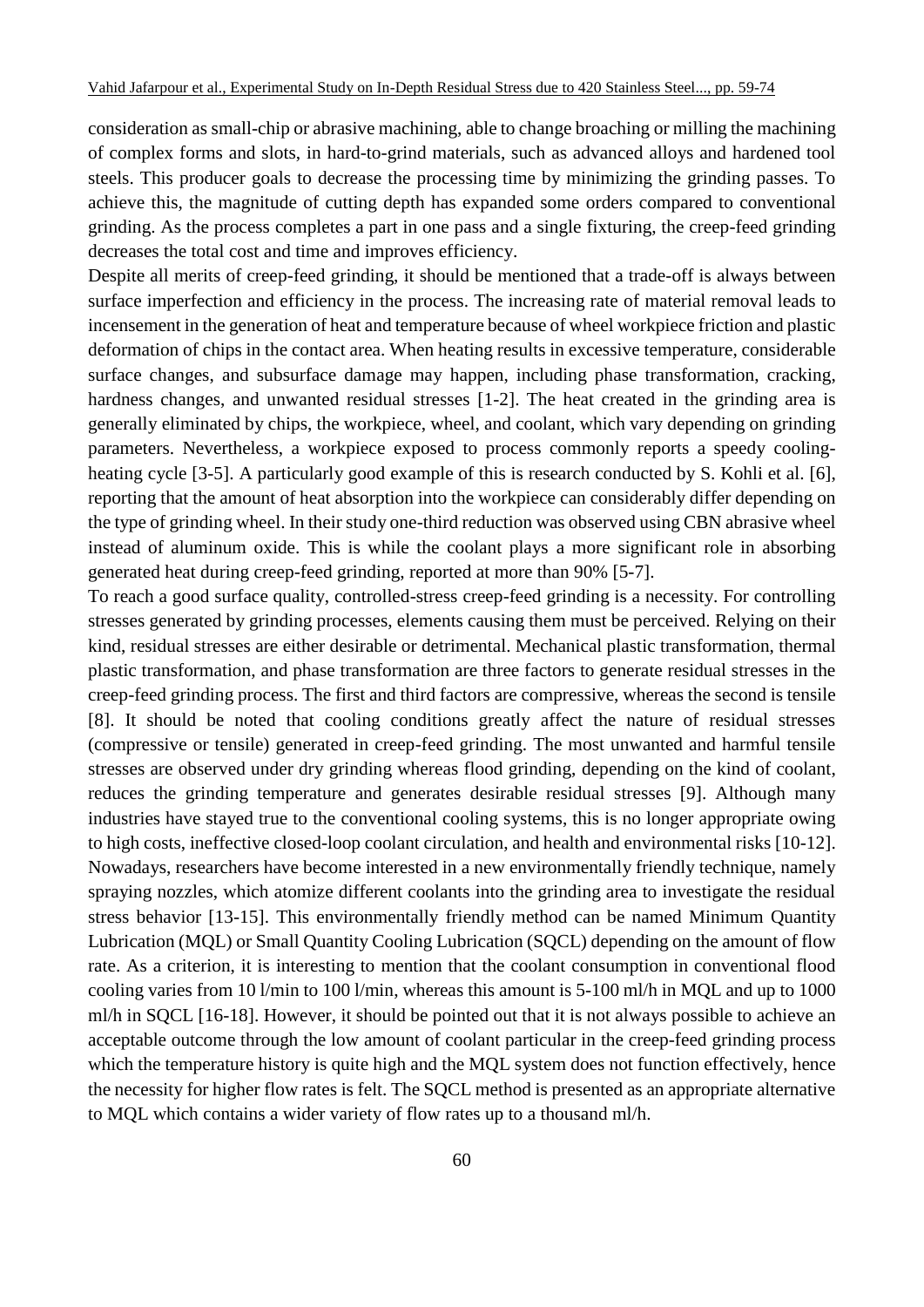On the other hand, designers always tend to diminish undesirable residual stresses in ground components with an appropriate choice of grinding parameters. This could be obtained best in case they have dependable data from grinding events. It is worth mentioning that as experimental data are based on reality, they can be a reliable analysis tool. However, the costs of experiments should be considered, and choosing unexpansive and highly efficient methods are of particular importance.

In this study, the deflection-electro polishing technique was selected as the residual stress measurement method. This selection was due to several merits of this method compared to others. Let us consider neutron diffraction as an example. Because of the high penetration of neutron beams into materials, unlike X-ray beams, it is possible to measure through-thickness stresses, however, the existence of a nuclear reactor is pivotal and works on a certain range of materials [19-20]. Moreover, in residual stress measurement, using strain gauges is highly common, especially in hole drilling, slitting, and contour methods. However, these gauges are disposable and require a quite long preparation and installation time [21-23]. Therefore, a method is needed, which can measure throughthickness residual stresses without using any relatively-expensive consuming tool (like strain gauges) or equipment. The deflection-electro polishing technique can strongly perform this measurement with low cost, high accuracy, and simple operation [24, 25]. However, the removal of stressed materials can be performed using mechanical machinery like a five-axis milling machine or electrochemical processes [26, 27]. The electrochemical process can be electro-etching or electro-polishing related to input current density to the workpiece [28]. The electro-polishing process uniformly removes highly thin layers from the surface of the workpiece, making the surface quality far better compared to the electro etching process [29]. To measure the deflection of the workpiece after removing stressed materials from the surface, because of the mentioned limitations of strain gauges and challenges related to the acidic environment, non-contact displacement sensors are suggested.

In this work, in-depth non-uniform residual stresses were comprehensively investigated using the deflection-electro polishing technique. The electropolishing process was employed on 420 stainless steel to uniformly remove layers from the surface. Moreover, a semi-empirical equation was presented to calculate residual stress in thin creep-feed ground plates in terms of the deflection of the specimen. Notably, the literature review demonstrated a dearth of research on through-thickness residual stress behavior in the creep-feed grinding process through the SQCL cooling system. Therefore, the experiments were performed under dry, flood and small quantity cooling lubrication (SQCL) cooling conditions.

#### **2. The deflection-electro polishing technique theory**

The deflection-electro polishing technique is a destructive technique based on mechanical stress relieving to measure non-uniform residual stresses. As shown in Figure 1, the specimen is assumed to be thin and parallelepiped, stresses along the thickness are zero, and the main stress is parallel with the axis of the sample. If the layers of the material containing residual stresses are removed, the balance between internal forces and moments is disrupted at the same time, and the specimen is subjected to the following forces and moments:

$$
dF = -\sigma_{y_0} b \, dy_0 \tag{1}
$$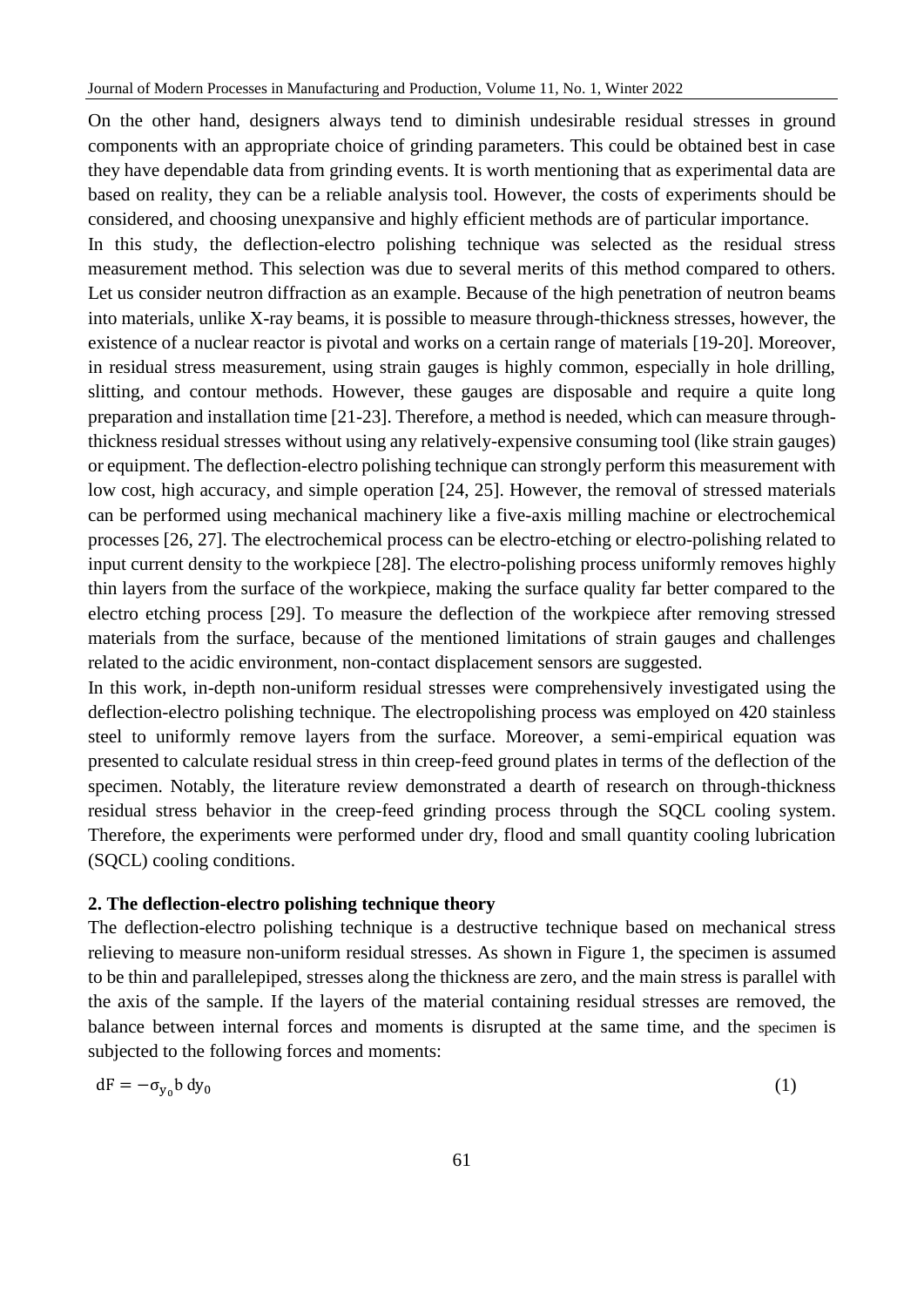Vahid Jafarpour et al., Experimental Study on In-Depth Residual Stress due to 420 Stainless Steel..., pp. 59-74

$$
dM = -\sigma_{y_0} b \, dy_0 \frac{(H - y_0)}{2} \tag{2}
$$

By removing a layer, the specimen is deformed which requires the opposite force  $dF'$  and the opposite moment dM′ to rebalance it. Deformation generally depends on the type and magnitude of residual stresses.



Figure 1. The schematic representation of the method

In a simply supported beam, the bending moment caused by stresses in the specimen can be obtained by the following relation:

$$
M = -\frac{8EI}{L^2} f_x \tag{3}
$$

According to the above relation and the moment caused by residual stresses in the specimen, variation in the deformation  $df_x$  caused by removing a layer of thickness  $dy_0$  is expressed with the surface stress  $\sigma'_{y_0}$ , which is obtained by the following equation:

$$
\sigma'_{y_0} = -\frac{4}{3} E \frac{(H - y_0)^2}{L^2} \frac{df_x(y_0)}{dy_0}
$$
(4)

To obtain stress, in addition to calculating stresses in each layer, the effects of layer removal on the stress variations ∆σ should also be considered. The opposite force dF′ and the opposite moment dM′ cause  $\Delta \sigma$  at the dimension of (H-y) so that:

$$
d\sigma = d\sigma_n + d\sigma_f \tag{5}
$$

 $d\sigma_n$  and  $d\sigma_f$  due to normal and bending stresses are given by:

$$
d\sigma_n = \frac{dF'}{b(H - y)} = -\frac{4}{3}E\frac{(H - y_0)}{L^2}df_x(y)
$$
(6)

$$
d\sigma_f = dM \frac{(H - y_0) - \frac{(H - y)}{2}}{b \frac{(H - y)^3}{12}} = -\frac{8E}{L^2}((H - y_0) - \frac{1}{2}(H - y))df_x(y)
$$
(7)

Therefore:

$$
d\sigma_n = \frac{8}{3} \frac{E}{L^2} ((H - y) df_x(y) - (H - y_0) df_x(y))
$$
\n(8)

The total stress variation at the dimension of (H-y) on the account of layer removal above the dimension of (H-y) is given by Equation (9):

$$
\Delta \sigma = -\frac{8E(H - y_0)}{L^2} \int_0^{(H - y_0)} df + \frac{8}{3} \frac{E}{L^2} \int_0^{(H - y_0)} (H - y) df_x(y)
$$
(9)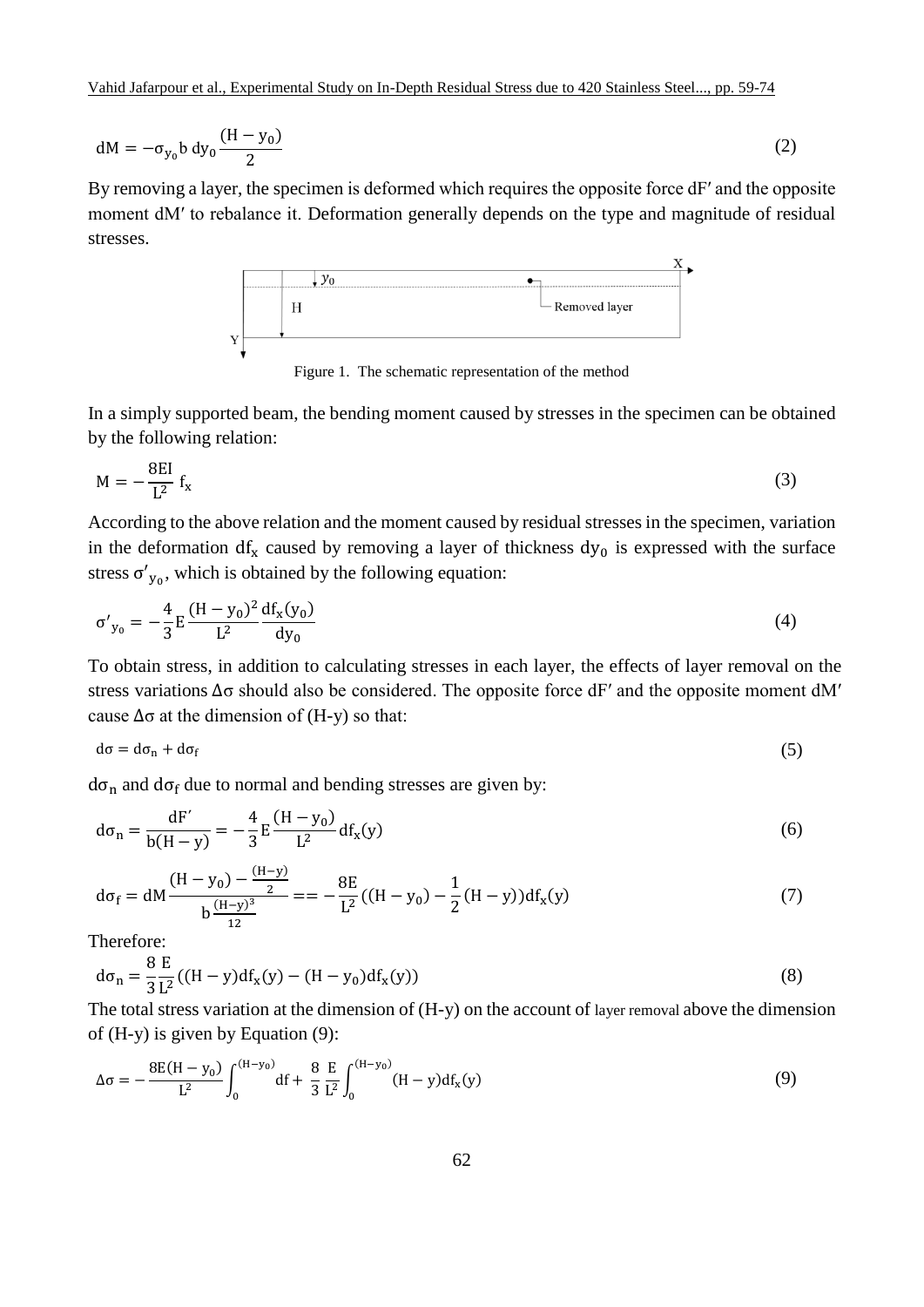Finally, the amount of residual stress in the specimen for each layer is obtained from the equation below:

$$
\sigma_{y_0} = \Delta \sigma + \sigma'_{y_0}
$$
\n
$$
= -\frac{4}{3} \frac{E}{L^2} \Big[ (H - y_0)^2 \frac{df_x(y_0)}{dy_0} - 4(H - y_0)f_x(y_0) - 2(3y_0 - 2H)f_x(0) + 2 \int_0^{y_0} f_x(y)dy \Big]
$$
\n(10)

#### **3. Experimental**

#### *3.1 Creep-feed grinding process and Material*

The material utilized in the present work is 420 stainless steel. Specimens were cut off from a stainless steel plate with 95 mm, 15 mm, and 2.15 mm (the length, width, and thickness), respectively. Before grinding, the initial stresses of specimens were relieved at 400 °C for 90 min. To measure the mechanical properties of 420 stainless steel, specimens were prepared based on E8/E8M-13a (standard test method for tension testing of metallic materials). To achieve this, the universal test machine STM-250 was employed as shown in Figure 2(a). The chemical composition of 420 stainless steel was measured based on ASTM E1010 (standard test methods for low alloy steel) using an ARUN technology PolySpec machine as demonstrated in Figure 2(b). It should be noted that to achieve reliability, each test was done three times, and their averages were utilized for data processing. The chemical composition and mechanical properties of the incorporated material after preparation are demonstrated in Table 1 and Table 2, respectively. The creep-feed grinding process was done using the MST300 grinding machine with 87 kW spindle motor power. Aluminum oxide grinding wheel with dimensions of 230 mm, 32 mm, and 76.2mm (diameter, thickness, and hole size, respectively) and specifications 96A46M9V were employed at the liner speed of 23 m/s. A single-point diamond dresser was utilized to dress the grinding wheel after each test. Each experiment was repeated three times to reach reliability, and their mean values were utilized for the analysis.



Figure 2. a) The universal test machine STM-250 b) The ARUN technology Poly Spec machine

The process was done in a pass in a grinding direction. The creep-feed grinding set-up is depicted in Figure 3. The specimens were constrained on a steel plate connected to a dynamometer, which sent the creep-feed grinding measured forces to the monitoring system. To atomize the compressed air and coolant to the grinding zone, the SQCL system was employed. As shown in Figure 3 a positive fluid flow was created via a gravity-feed container. The SQCL atomizer nozzle was stabilized at a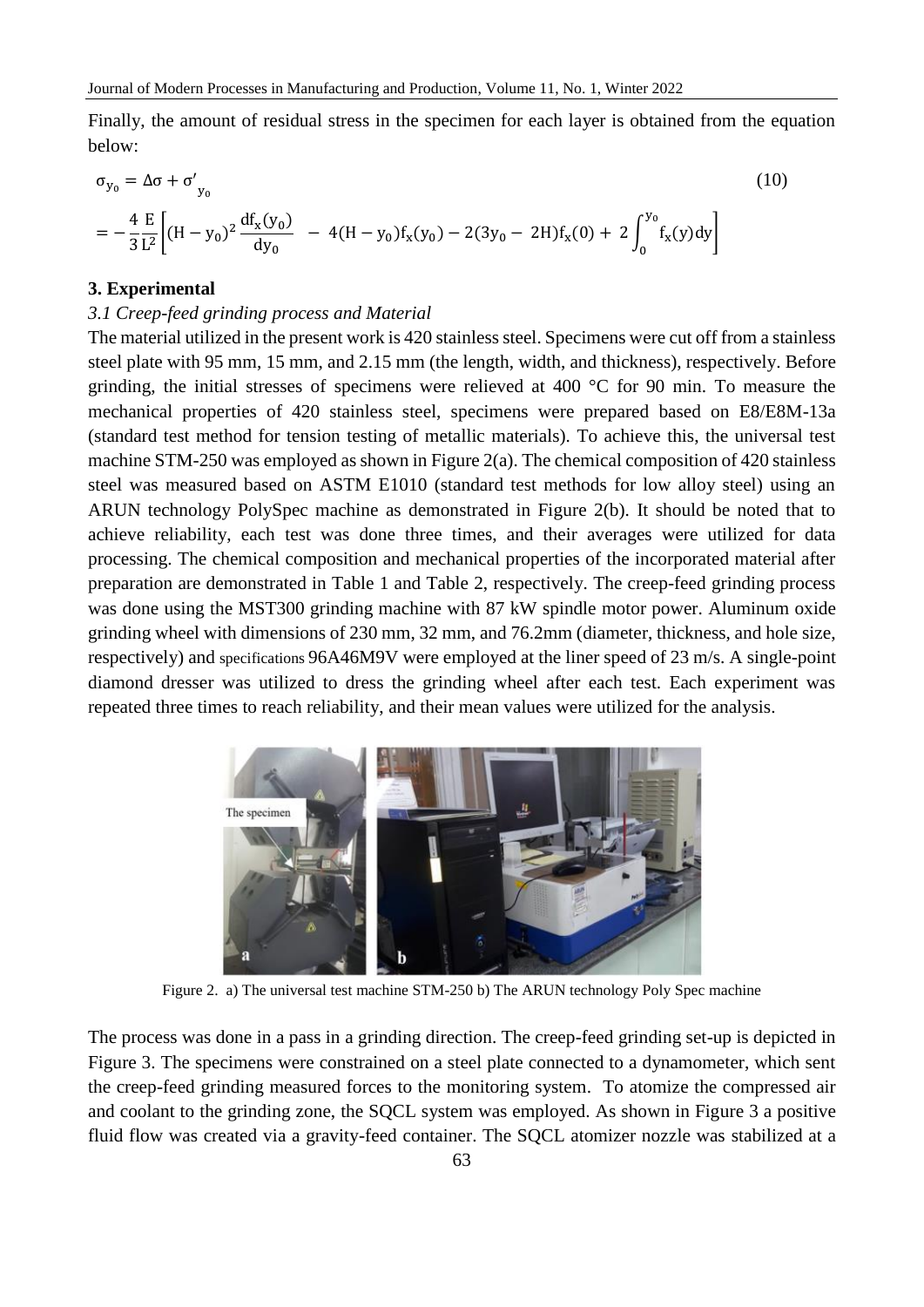distance of 80 mm and an angle of 10° relative to the specimen. The air pressure and the flow rate were fixed at 6.5 bar and 400 ml/h, respectively. It should be noted that the flow rate of the SQCL system decreased about 325 times compared to that of the conventional cooling system. Figure 4 illustrates a close view of spraying the coolant into the grinding area.

| Table 1. The chemical composition (wt. %) of 420 stainless steel <sup>*</sup> |  |    |                                                                |    |    |  |       |  |  |    |
|-------------------------------------------------------------------------------|--|----|----------------------------------------------------------------|----|----|--|-------|--|--|----|
| Element                                                                       |  | Mn | -Si                                                            | Cr | Ni |  | Fe Cu |  |  | Mo |
| Component<br>(%)                                                              |  |    | 0.215 0.434 0.362 12.01 0.485 86 0.165 0.023 0.005 0.036 0.084 |    |    |  |       |  |  |    |
| *Measured by authors                                                          |  |    |                                                                |    |    |  |       |  |  |    |

|                                     |                                  | Table 2. The mechanical properties of AISI 420 stainless steel* |                                |
|-------------------------------------|----------------------------------|-----------------------------------------------------------------|--------------------------------|
| <b>Alloy Nominal</b><br>Composition | Tensile Strength, Yield<br>(MPa) | Tensile Strength, Ultimate<br>(MPa)                             | Modulus of Elasticity<br>(GPa) |
| <b>AISI 420</b>                     | 852                              | 920                                                             | 200                            |
| *Measured by authors                |                                  |                                                                 |                                |
|                                     | Gravity-Feed Container           | <b>MACHINE SAZI</b><br><b>TABRIZ</b>                            |                                |
|                                     | Grinding Wheel                   | Flow Rate Controller                                            |                                |
|                                     |                                  | Air Atomizing Nozzle                                            |                                |
|                                     | Dresser                          | Air Pressure Regulator                                          |                                |
|                                     |                                  | Figure 3. The creep-feed grinding set-up                        |                                |
|                                     |                                  | <b>Grinding Wheel</b><br><b>Nozzle</b><br><b>Coolant Mist</b>   |                                |

Figure 4. A view of coolant mist spray in SQCL creep-feed grinding

Specime

**Dynamometer**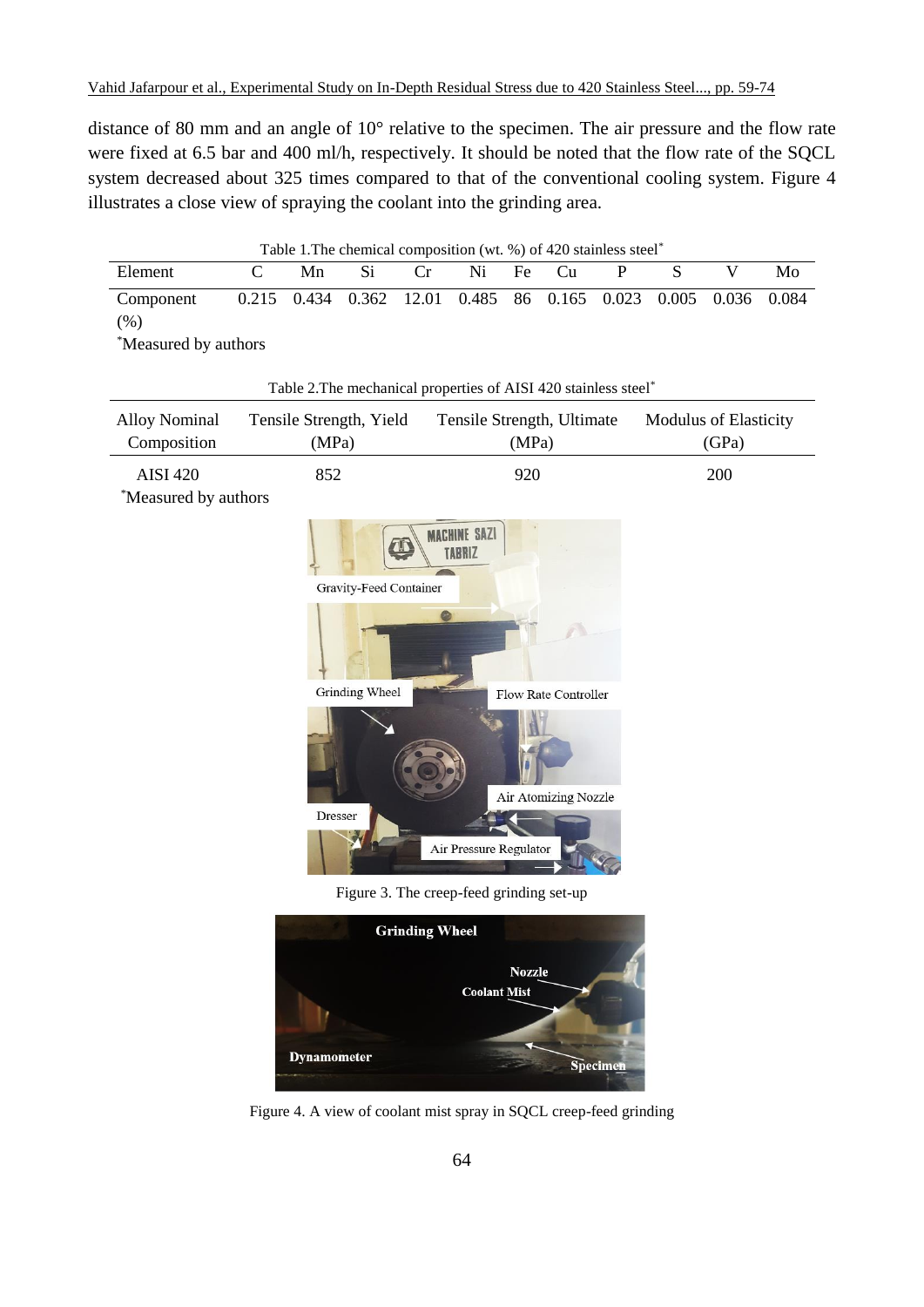To investigate through-thickness residual stresses in this process, three test conditions were selected. The experiments were done under three different cooling conditions, i.e. dry, flood and SQCL. The dry and flood creep-feed grinding conditions were selected because of the creation of detrimental tensile stresses and desirable compressive stresses in the specimen, respectively. This is while the residual stress of creep-feed ground plates under the SQCL cooling system has not been yet studied. The process conditions are demonstrated in Table 3.

| Grinding machine                    | <b>MST300</b>                                                   |
|-------------------------------------|-----------------------------------------------------------------|
| Mode                                | Surface down grinding                                           |
| Specification of grinding wheel     | Aluminum oxide (96A46M9V)                                       |
| Dimension of grinding wheel         | 230 mm, 32 mm, and 76.2 mm (Diameter, thickness, and hole size) |
| Wheel speed $V_s$ (m/s)             | 23                                                              |
| Grinding coolant                    | Soluble cutting oil Behran Oil Company (5vol %)                 |
| Specimen material                   | 420 Stainless steel                                             |
| Dimensions of specimen              | 90 mm, 15 mm, and 2.15 mm (diameter, thickness, and hole size)  |
| Environment(coolant-lubricant)      | Dry, SQCL, and Flood                                            |
| Flood lubrication flow rate $(L/h)$ | 130                                                             |
| $SQCL$ flow rate(ml/h)              | 400                                                             |
| SQCL air pressure(bar)              | 6.5                                                             |
| Cutting depth $a \, (\mu m)$        | 150                                                             |
| Feed rate $V_w$ (mm/s)              | -1                                                              |
| Dresser                             | Single point dresser                                            |
| Total dressing depth $(\mu m)$      | 90                                                              |
| Speed of dressing $\text{mm/s}$ )   | 8                                                               |
|                                     |                                                                 |

| Table 3. The creep-feed grinding experimental conditions |  |  |
|----------------------------------------------------------|--|--|
|----------------------------------------------------------|--|--|

#### **3.2. Residual stresses Measurement**

Residual stresses were evaluated using the deflection-electro polishing method. As shown in Figure 5 the FASTUS CD22-100AM122 laser displacement sensor was used for measuring the deflection of the specimen constantly. Moreover, as shown in Figure 6, the measuring arm provided a condition, in which the deflection of the specimen was measured at a safe distance from the acidic environment with a 20x magnification. It should be noted that only an area of 55 mm from the grounded surface was subjected to corrosion and the remaining area was preserved by the electrical tape.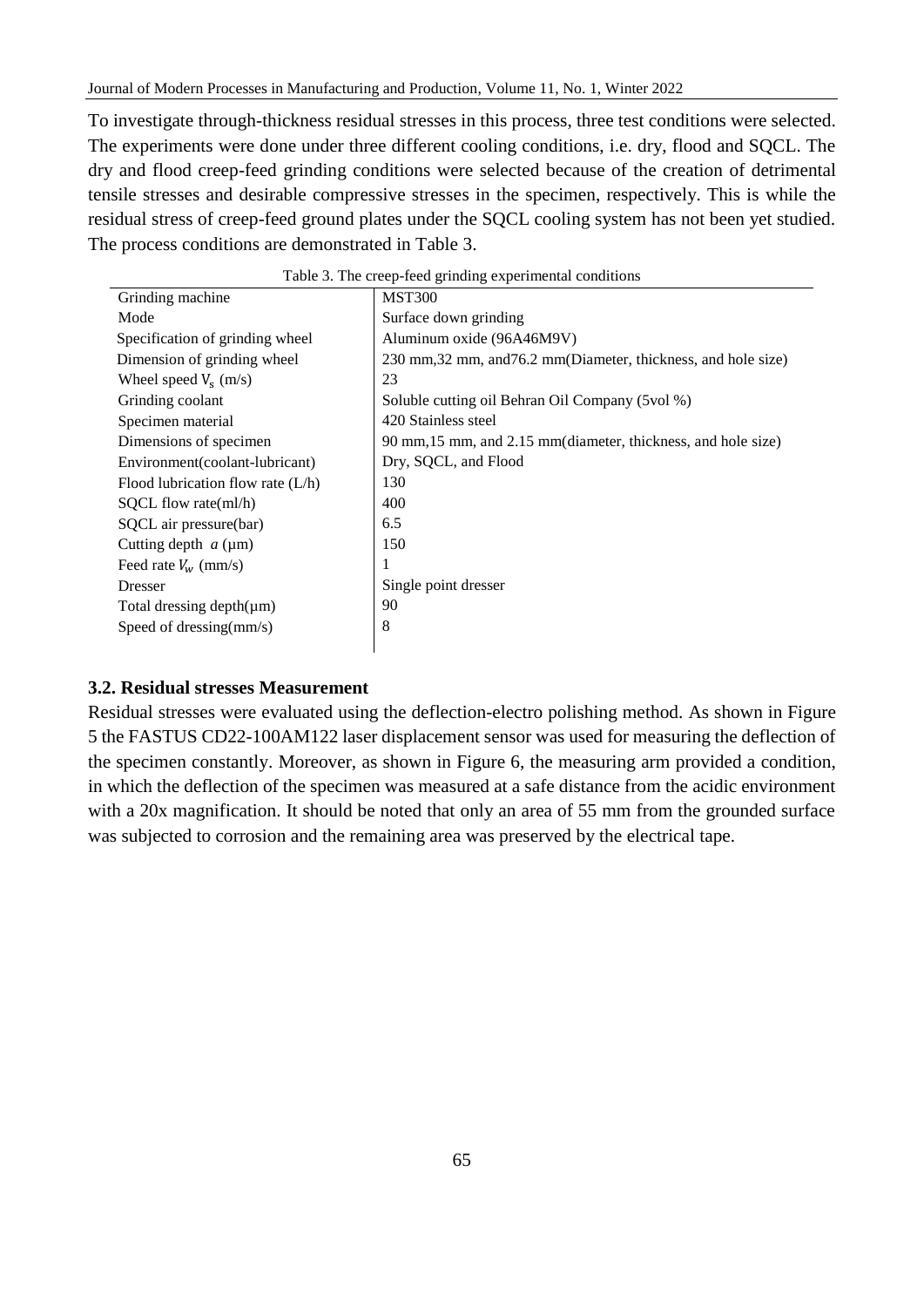

Figure 5. Layer removal setup and measuring the deflection of the specimen using the laser displacement sensor



Figure 6. The schematic illustration of deflection measurement

The illustration of the measurement system is demonstrated in Figure 7. One of the challenges of using electrochemical processes is to control corrosion. Electrochemical polishing provides uniform corrosion in a way that the surface quality of the specimen becomes far better after the process compared to other chemical processes. To reach a condition similar to the theory of this method (from the uniform material removal viewpoint), the current density of 825  $(A/m<sup>2</sup>)$  was applied to the specimen parallel to the cathode (316 stainless steel) with a 20 mm gap. It should be noted that the surface area of the cathode must be greater than that of the anode (4:1, in this study) and the cathode must have a good surface quality. The electrolyte used in this study consists of 10 mL of HCL, 5 mL of  $HNO<sub>3</sub>$ , and 85 mL of ethanol (95%). To stabilize the process, the electrolyte temperature should be fixed at 25 °C. Table 4 summarizes the process.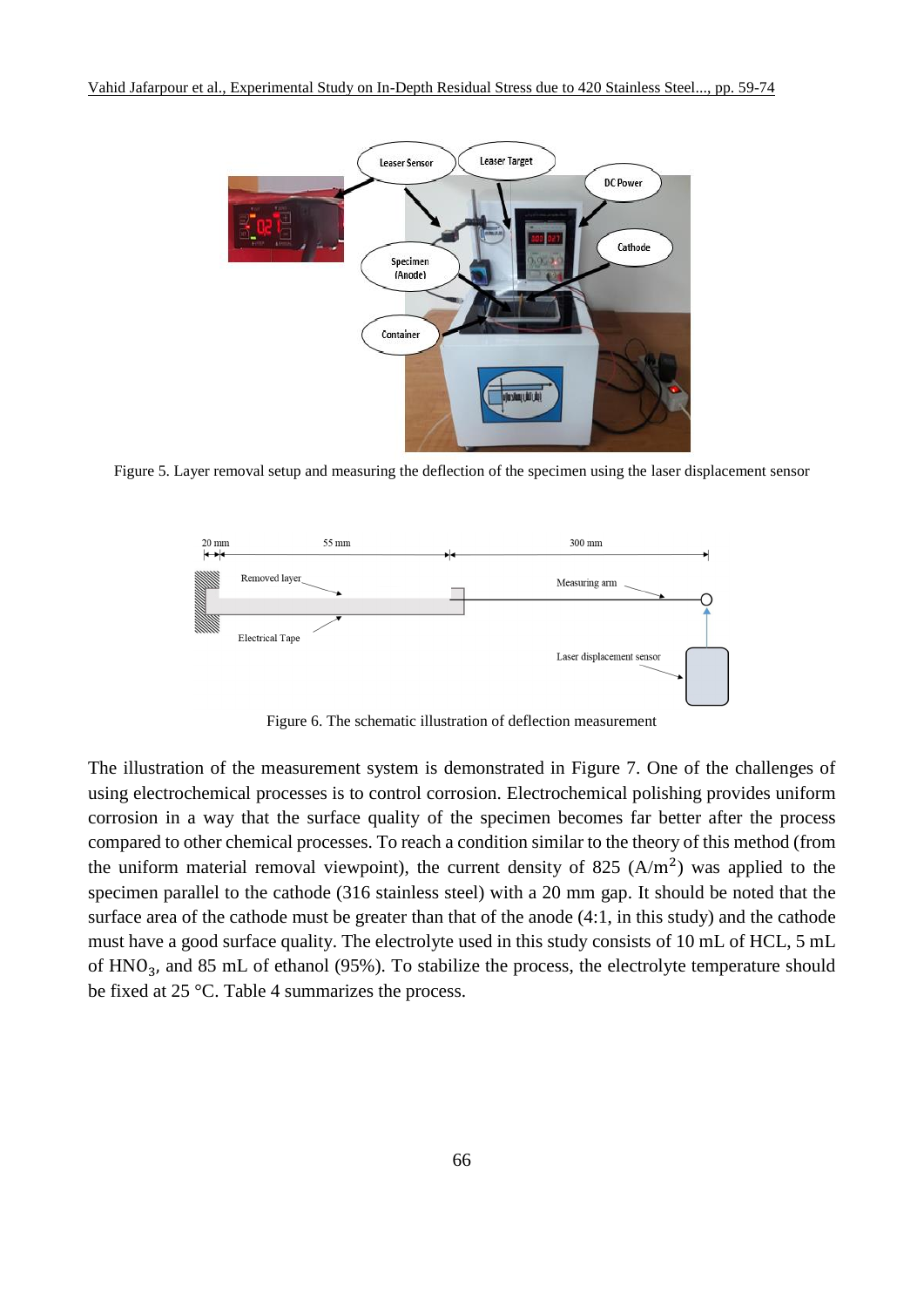| Electrolyte                                        | 10 ml HCL+5 ml HNO <sub>3</sub> +85 ml ethanol (95%) |
|----------------------------------------------------|------------------------------------------------------|
| Cathode material                                   | 316 stainless steel                                  |
| Anode material                                     | 420 stainless steel                                  |
| The ratio of the area of the cathode to the anode  | 4 to 1                                               |
| The temperature of the electrolyte $({}^{\circ}C)$ | 25                                                   |
| Current density $(A/m^2)$                          | 825                                                  |
| The distance between the anode and cathode (mm)    | 20                                                   |





Figure 7. The scheme of a through-thickness residual stress measurement system based on the deflection-electro polishing technique 1: Laser displacement sensor, 2: Data logger, 3: Computer, 4: Measuring arm, 5: Cathode, 6: Specimen (anode), 7: Thermometer, 8: Cooling and stabilizing system, 9: Container, 10: Holder, 11: Power supply system

#### **4. Results and discussion**

As mentioned in the previous section, the electro-polishing process uniformly removes layers from the specimen surface. The relationship between corrosion time and thickness of the removed layer is demonstrated in Figure 8. As can be observed, there is a linear relationship between the thickness of the removed layer and corrosion time so the material removal rate was obtained at 1 µm/min. The controlled corrosion rate during this study facilitated the estimation of the thickness of the removed layers about corrosion time. The discreet measurements of the thickness of the specimens verified these estimations. The deflections of specimens versus the removed layer thickness under the electropolishing process are illustrated in Figure 9. To calculate the residual stresses, it is essential to express the deflection values in terms of polynomials equations. It should be noted that the extracted equations must have the most coincidence with experimental data. In this study, the three-order polynomial equation met the needs. Therefore, the deflection of the specimen  $(f_x)$  concerning the removed layer  $(y_0)$  is presented by the following equation:

$$
f_x(y_0) = a_1 y_0^3 + a_2 y_0^2 + a_3 y_0 + c \tag{11}
$$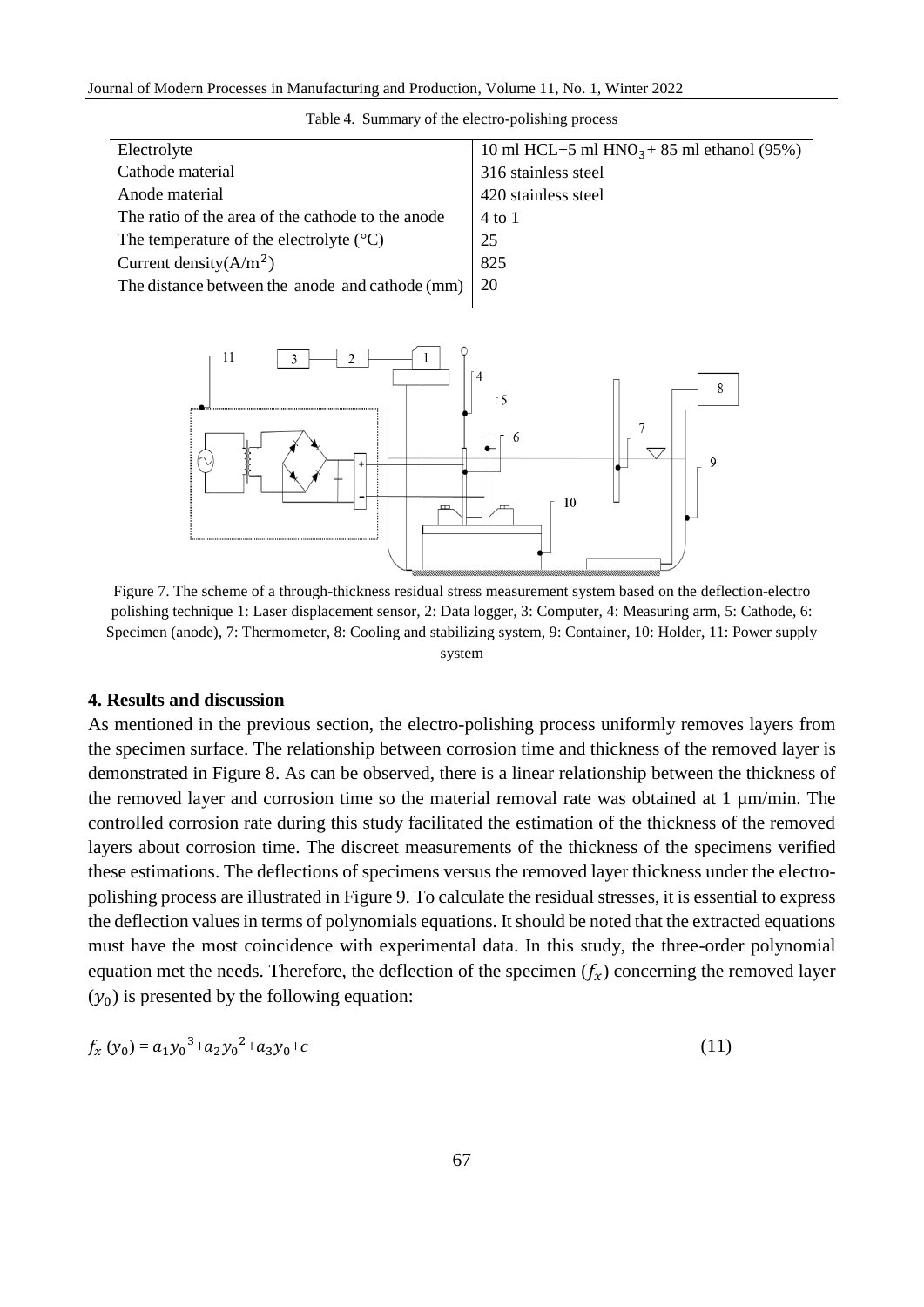In which, $a_1, a_2, a_3$ , and  $c$  are the constant coefficients obtained experimentally. Table 5 indicates the coefficients of third-order polynomial under the dry, flood, and SQCL creep-feed grinding conditions. The coefficient of determination  $(R<sup>2</sup>)$  is also presented for polynomial equations.



Figure 8. The material removal rate under the electro-polishing process

|  |  | Table 5. The coefficients of the curve fitting |
|--|--|------------------------------------------------|
|  |  |                                                |

|              | $a_1$     | a <sub>2</sub> | $a_{3}$   |           | $R^2$  |  |
|--------------|-----------|----------------|-----------|-----------|--------|--|
| <b>DRY</b>   | $-135.83$ | $+32.69$       | $+2.672$  | $+0.0009$ | 0.9994 |  |
| <b>FLOOD</b> | $+125.24$ | $-21.050$      | $+1.1702$ | $-0.0006$ | 0.9958 |  |
| <b>SQCL</b>  | $+92.781$ | - 14.763       | $+0.7282$ | $-0.001$  | 0.9881 |  |



Figure 9. The measured deflections under the electropolishing process: a)dry b)flood c)SQCL

Substituting equation (11) into equation (10) resulted in: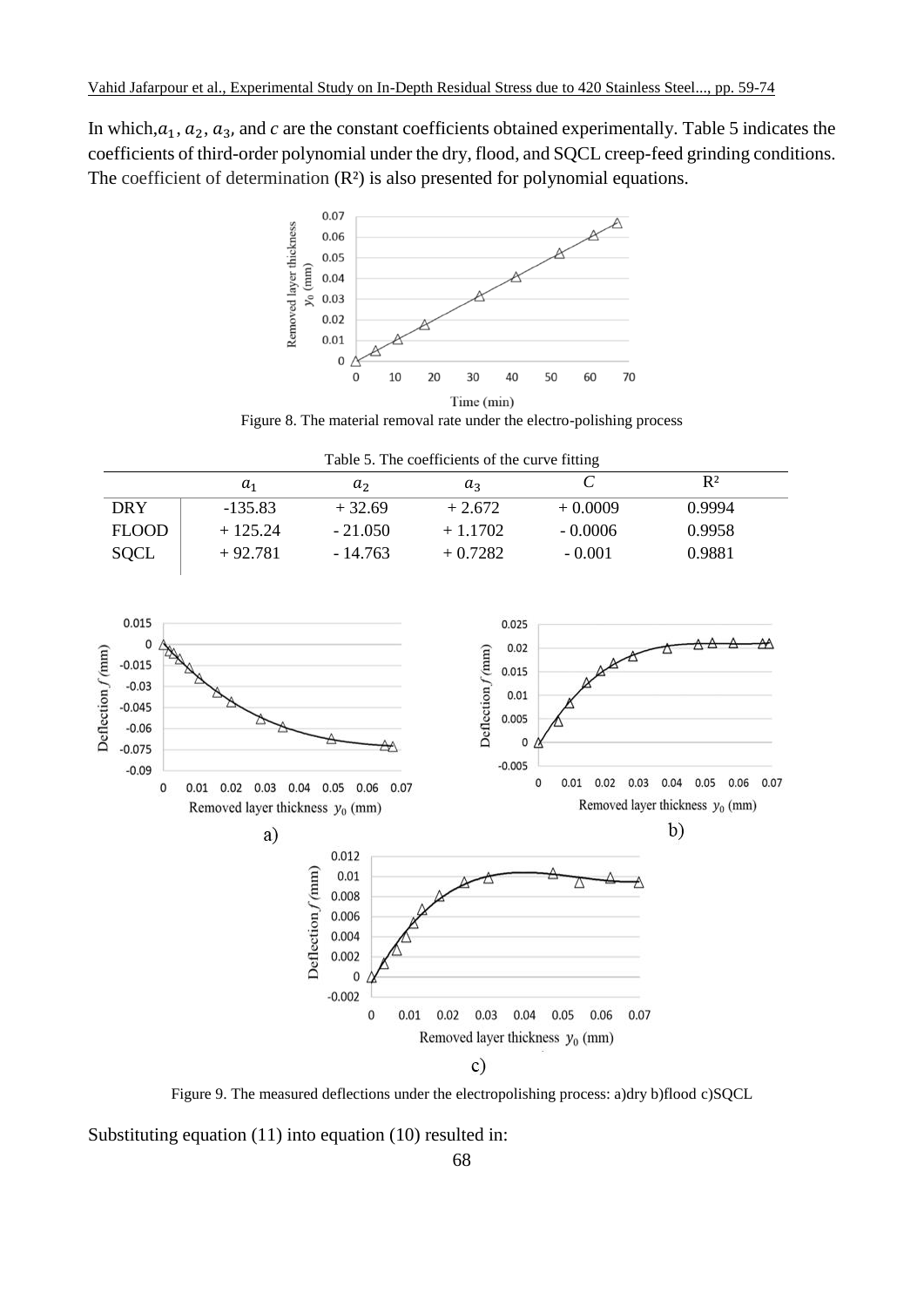$$
\sigma_{y_0} = -\frac{4}{3} \frac{E}{L^2} \left[ (H - y_0)^2 (3a_1 y_0^2 + 2a_2 y_0 + a_3) - 4(H - y_0)(a_1 y_0^3 + a_2 y_0^2 + a_3 y_0 + c) + 2 \int_0^{y_0} (a_1 y^3 + a_2 y^2 + a_3 y + c) dy \right]
$$
\n(12)

The above equation calculates the through-thickness residual stress in the creep-feed grinding process. As mentioned, the deflection of the specimen is a third-order polynomial, in which  $a_1, a_2, a_3$ , and  $c$  are the constant coefficients obtained experimentally from the curve fitting. The equations of residual stress under the dry, flood, and SQCL creep-feed grinding conditions are respectively as follows:

$$
\sigma_{y_0} = -0.085951 e3[(2 - y_0)^2(-407.49y_0^2 + 65.38y_0 - 2.672) - 4(2 - y_0)(-135.83y_0^3 + 32.69y_0^2 - 2.672y_0 + 0.0009) + 2\int_0^{y_0} (-135.83y^3 + 32.69y^2 - 2.672y + 0.0009)dy]
$$
\n(13)  
\n
$$
\sigma_{y_0} = -0.085951 e3[(2 - y_0)^2(375.72y_0^2 - 42.104y_0 + 1.1702) - 4(2 - y_0)(125.24y_0^3 - 21.052y_0^2 + 1.1702y_0 - 0.0006) + 2\int_0^{y_0} (125.24y^3 - 21.052y^2 + 1.1702y - 0.0006)dy]
$$
\n(14)  
\n
$$
\sigma_{y_0} = -0.085951 e3[(2 - y_0)^2(278.343y_0^2 - 29.526y_0 + 0.7282) - 4(2 - y_0)(92.781y_0^3 - 14.763y_0^2 + 0.7282y_0 - 0.001) + 2\int_0^{y_0} (92.781y^3 - 14.763y^2 + 0.7282y - 0.001)dy]
$$
\n(15)

Substituting the thickness of the removed layers into the above equations (13-15) results in throughthickness residual stress profiles, which is one of the strong points of the deflection-electro polishing technique compared to others. The non-uniform residual stress profiles under the dry, flood and SQCL cooling conditions are depicted in Figure 10. As expected from the graphs in Figure 9, the higher deflection levels are demonstrative of higher degrees of residual stress so the dry grinding condition with the maximum deflection of 0.0674 (mm) showed the maximum stress of 919 MPa at the grounded surface. This is while the flood and SQCL grinding conditions presented the maximum surface stresses of - 402 MPa and -251 MPa under the maximum deflections of 0.0210 (mm) and 0.0094 (mm), respectively. It is considered that in addition to the deflection magnitude, its direction is also important. As observed, the negative degrees of the deflection caused tensile stresses to dominate whereas the positive degrees of deflection led to desirable compressive stresses in the specimen. Moreover, it was detected that after a certain material removal rate, the deflection of the specimen was elevated gradually. After  $y_0$  = 0.04942 (mm), the specimen deflected only 0.0055 (mm) (12.18% of the total deflection) under the dry grinding condition, where the residual stress profile showed that stresses approached zero. The same conditions occurred in the flood and SQCL creepfeed grinding conditions after  $y_0$  = 0.03861 mm and  $y_0$  = 0.0305 mm, respectively.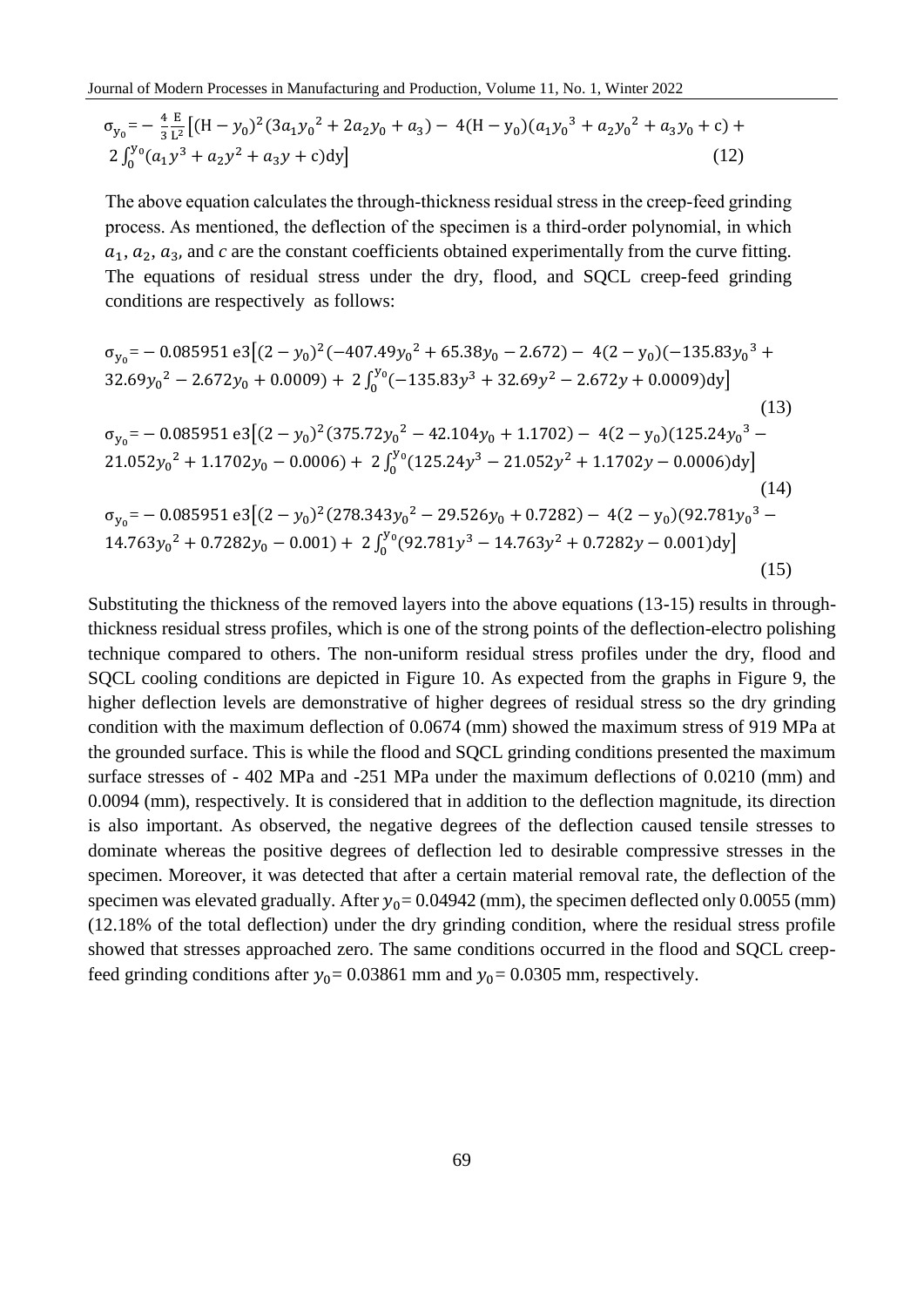

Figure 10. The values of residual stresses along with the depth of the specimen under creep-feed grinding in the a) dry, b) flood and c) SQCL conditions

The detrimental and unwanted tensile residual stresses of the dry grinding condition, observed all over the removed layers, were transformed into compressive and desirable stresses using the flood and SQCL cooling systems. However, the flood cooling system is no longer appropriate for green manufacturing. Chief among the drawbacks of flood cooling system is that coolant consumption is quite high, in this study 130,000 ml/h, whereas the flow rate of SQCL cooling system is by far lesser, in this study 400 ml/h (325 times lower). This high amount of flow rate can result in health and environmental problems. Further, the costs of recycling or disposal of coolants are exorbitant and include a lot of total machining costs, hence considerable reduction in consumption of coolants in the SQCL cooling system is of great merit. Therefore, the SQCL can be an interesting alternative method for conventional flood cooling with enhanced cooling and heat dissipation ability, in that cooling is done by atomizing the small amount of coolant using compressed air on the grinding zone. A glance at Figure 9 also reveals some striking similarities between Flood and SQCL cooling systems. Both systems provided dominant compressive residual stresses throughout the removed layers. The highest degree of compressive stress under flood cooling conditions was obtained near the surface with a magnitude of 402 MPa. The following 20 micrometers (from the surface) saw a rapid decline in the residual stresses, to somewhere in the vicinity of 150 percent. It was followed by a sustained fall, with compressive stresses in the specimen, reaching the lowest point of zero in the depth of 70 micrometers. The highest value of compressive stress under the SQCL cooling system, meanwhile, was observed close to the top side with a magnitude of 251 MPa (60 percent reduction compared to that of flood). These stresses, then plunged to a low of -50 MPa in the depth of 25 micrometers, followed by a steady decline. It is interesting to note that the SQCL cooling condition indicated a close performance to that of the flood cooling system regardless of any differences to flow rates in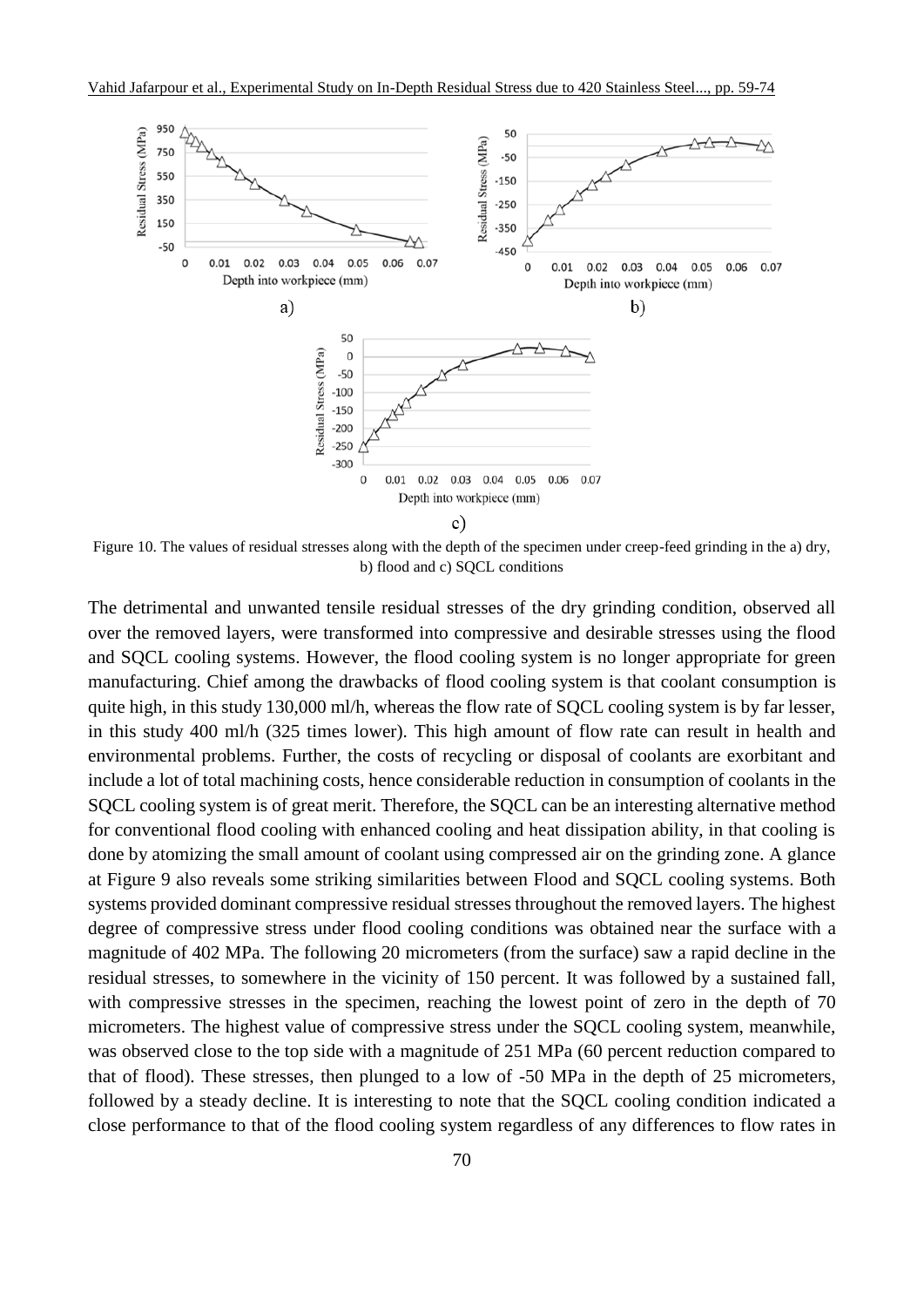terms of the residual stresses behavior. However, the residual stresses in the creep-feed grinding process are a result of a complicated mechanism. In particular, the performance of SQCL cooling condition depends on a wide range of spraying parameters including the nozzle direction, air pressure, the distance toward the grinding contact zone, flow rate, spring cone angle, and so on, which can play a significant role in generating compressive residual stresses even better than that of the flood.

## **5. Conclusion**

High tensile and compressive residual stresses were generated by the creep-feed grinding process. To some extent generating these detrimental or desirable stresses depend on the type of cooling system. Primarily based on the results of the current experimental study, the subsequent conclusions may be drawn:

- Tensile stresses were observed throughout the thickness of the specimen under dry grinding, reaching a peak of 919 MPa near the surface, followed by a steady decline.
- Compressive residual stresses, then, were observed in the specimens through the flood and SQCL cooling conditions. The maximum values were obtained close to the surface with a magnitude of 420 MPa and 251 MPa under flood and SQCL cooling systems, respectively.
- Similar residual stress behavior between two cooling systems (flood and SQCL) was observed while the cooling consumption saw a drastic decrease of 325 percent in the SQCL system. Therefore, given the problems of flood cooling systems, the SQCL cooling condition can be an interesting alternative. However, it should be noted that the spraying parameters of this study were fixed and only the through-thickness residual stresses behavior was investigated. The authors suggest that to achieve a closer residual behavior or even a better one, other spraying parameters should be investigated.
- A novel semi-empirical equation was proposed to calculate residual stresses. In this equation, a shape function was developed, representing variation in deflection of the specimens concerning removal depth. The proposed function was founded as a three-order polynomial, with constant coefficients, which are obtained experimentally. Results have shown that relying on the direction and magnitude of the released stresses, these coefficients varied. Consequently, the residual stresses distribution pattern can differ, depending on cooling conditions.

## **6. Acknowledgment**

The authors desire to thank the members of the Analysis, Measurement, and Engineering of Residual Stress (AMERS) Research Lab for their constant technical support in this investigation.

## **7. References**

- [1] Kim, H.J., Kim, N.K. and Kwak, J.S. 2006. Heat Flux Distribution Model by Sequential Algorithm of Inverse Heat Transfer for Determining Workpiece Temperature in Creep Feed Grinding. International Journal of Machine Tools and Manufacture. 46(15): 2086–2093.
- [2] Jin, T. and Stephenson, D.J. 2003. Investigation of the Heat Partitioning in High-Efficiency Deep Grinding. International Journal of Machine Tools and Manufacture. 43(11):1129–1134.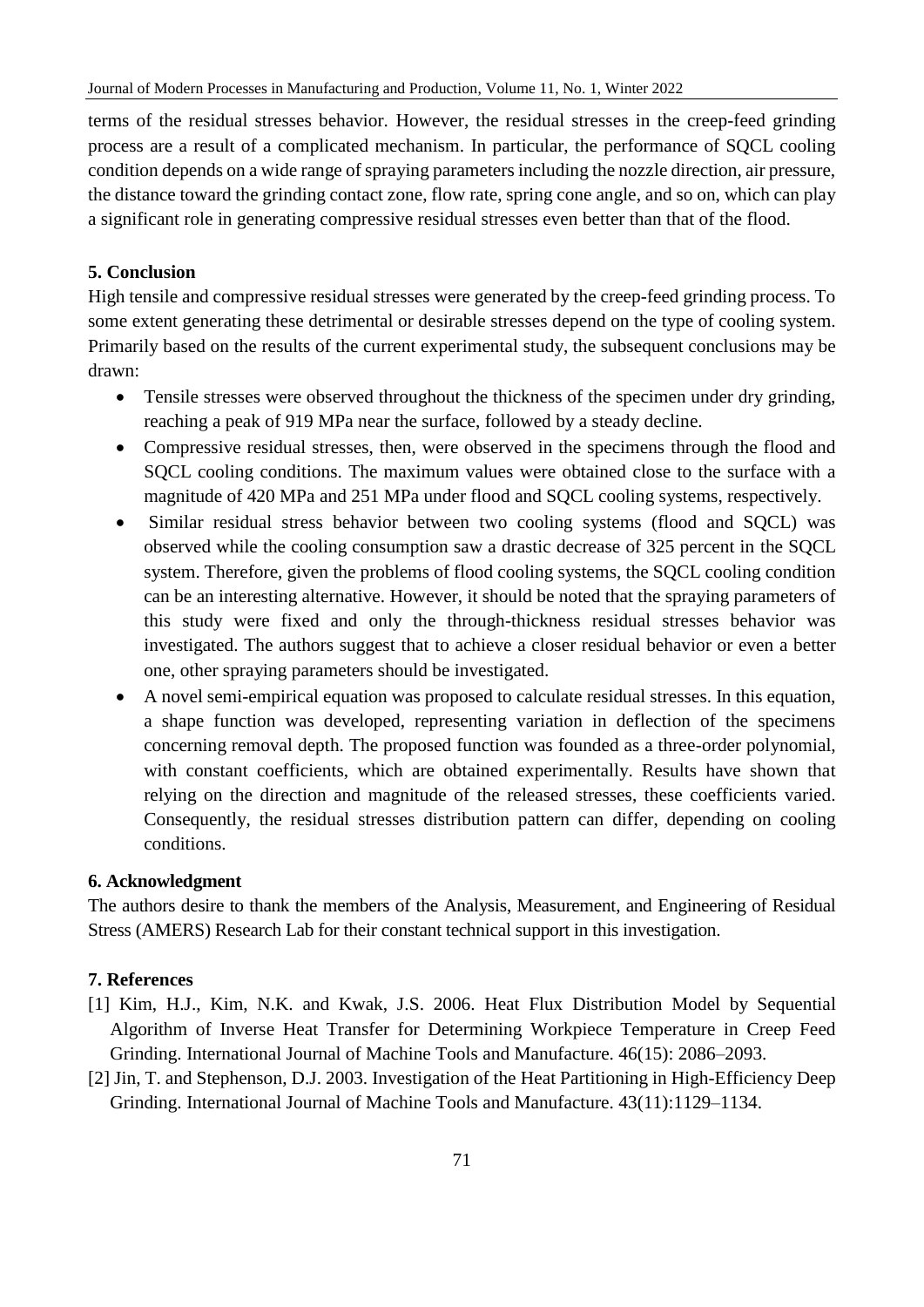- [3] Lavisse, B., Lefebvre, A., Torrance, A.A., Sinot, O., Henrion, E., Lemarié, S. and Tidu, A. 2018. The Effects of the Flow Rate and Speed of Lubricoolant Jets on Heat Transfer in the Contact Zone when Grinding a Nitrided Steel. Journal of Manufacturing Processes. 35: 233-243.
- [4] Jamshidi, H. and Budak, E. 2018. Grinding Temperature Modeling Based on a Time Dependent Heat Source. 8th CIRP Conference on High Performance Cutting. Procedia CIRP. 77: 299–302.
- [5] Jin, T. and Stephenson, D.J. 2006. Heat Flux Distributions and Convective Heat Transfer in Deep Grinding. International Journal of Machine Tools and Manufacture. 46(14):1862–1868.
- [6] Kohli, S., Guo, C. and Malkin, S. 1995. Energy Partition to the Workpiece for Grinding with Aluminum Oxide and CBN Abrasive Wheels. Journal of Engineering for Industry.117 (2): 160- 168.
- [7] Jafarpour, V. and Moharrami, R. 2022. Numerical Stress Analysis of Creep-Feed Grinding Through Finite Element Method in Inconel Alloy X-750. Mapta Journal of Mechanical and Industrial Engineering (MJMIE). 6(1): 1–9.
- [8] Liu, M., Nguyen, T., Zhang, L., Wu and Q., Sun, D. 2015. Effect of Grinding-induced Cyclic Heating on the Hardened Layer Generation in the Plunge Grinding of a Cylindrical Component. International Journal of Machine Tools and Manufacture. 89: 55–63.
- [9] Ding, W., Zhang, L., Li, Z., Zhu, Y., Su, H. and Xu, J. 2017. Review on Grinding-induced Residual Stresses in Metallic Materials. The International Journal of Advanced Manufacturing Technology. 88: 2939–2968.
- [10] Cearsolo, X., Cabanes, I., Sanchez, J.A., Pombo, I. and Portillo, E. 2016. Dry-dressing for Ecological Grinding. Journal of Cleaner Production. 135: 633-643.
- [11] Saberi, A., Rahimi, A.R., Parsa, H., Ashrafijou, M. and Rabiei, F. 2016. Improvement of Surface Grinding Process Performance of CK45 Soft Steel by Minimum Quantity Lubrication (MQL) Technique Using Compressed Cold Air Jet from Vortex Tube. Journal of Cleaner Production. 131: 728-738.
- [12] Sinha, M. K., Madarkar, R., Ghosh, S. and Rao, P. V. 2017. Application of Eco-friendly Nanofluids during Grinding of Inconel 718 through Small Quantity Lubrication. Journal of Cleaner Production. 141:1359-1375.
- [13] Verma, N., Kumar, M. K. and Ghosh, A. 2017. Characteristics of Aerosol Produced by an Internal-mix Nozzle and its Influence on Force, Residual Stress and Surface Finish in SQCL Grinding. Journal of Materials Processing Technology. 240: 223–232.
- [14] Sai, S. S., Kumar, K. M. and Ghosh, A. 2015. Assessment of Spray Quality from an External Mix Nozzle and its Impact on SQL Grinding Performance. International Journal of Machine Tools and Manufacture. 89: 132–141.
- [15] Paul[, S.](https://journals.sagepub.com/doi/abs/10.1177/0954405417739037) and Ghosh, [A.](https://journals.sagepub.com/doi/abs/10.1177/0954405417739037) 2017. Suitability of Aqueous MoS2 Nanofluid for Small Quantity Cooling Lubrication–assisted Diamond Grinding of WC-Co Cermets. Proceedings of the Institution of Mechanical Engineers. Part B: Journal of Engineering Manufacture. 233(2): 426-442.
- [16] Debnath, S., Reddy, M.M. and Yi, Q.S. 2014. Environmental Friendly Cutting Fluids and Cooling Techniques in Machining: A Review. Journal of Cleaner Production. 83: 33-47.
- [17] Kumar, M. K. and Ghosh, A. 2015. Synthesis of MWCNT Nanofluid and Evaluation of its Potential besides Soluble Oil as Micro Cooling-lubrication Medium in SQL Grinding. The International Journal of Advanced Manufacturing Technology. 77: 1955–1964.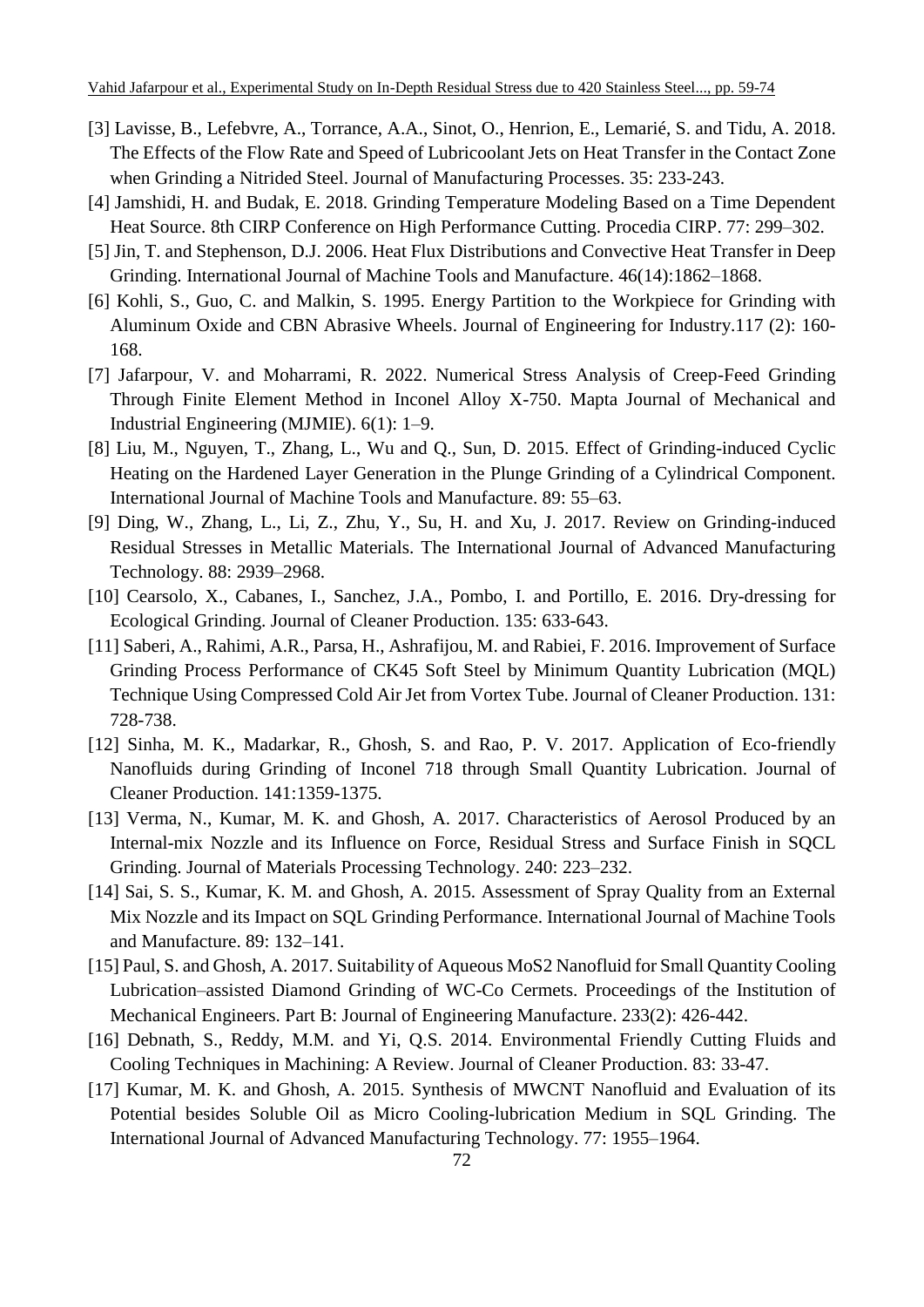- [18] Roy, S., Ghosh, A. 2013. High-Speed Turning of AISI 4140 Steel using Nanofluid through Twin Jet SQL System. Proceedings of the ASME International Manufacturing Science and Engineering Conference. 2: 1067.
- [19] Woo, W., An, G. B., Em, V. T., De Wald, A. T. and Hill, M. R. 2015. Through thickness Distributions of Residual Stresses in an 80 mm Thick Weld using Neutron Diffraction and Contour Method. [Journal of Materials Science.](https://link.springer.com/journal/10853) 50(2): 784–793.
- [20] Schajer, G. S. 2013. Practical Residual Stress Measurement Methods. John Wiley and Sons.
- [21] Harrington, J. S. and Schajer, G. S. 2017. Measurement of Structural Stresses by Hole-drilling and DIC. Experimental Mechanics. 57: 559–567.
- [22] Al-Mosawe, A., Agha, H., Al-Hadeethi, L. and Al-Mahaidi, R. 2018. Efficiency of Image Correlation Photogrammetry Technique in Measuring Strain. Australian Journal of Structural Engineering. 19(3): 2204-2261.
- [23] Schajer, G.S. and Whitehead, P. S. 2017. Hole-drilling Method for Measuring Residual Stresses. Morgan and Claypool Publishers.
- [24] Rossini, N.S., Dassisti, M., Benyounis, K.Y. and Olabi, A.G. 2012. Methods of measuring Residual Stresses in Components. Materials and Design. 35: 72–588.
- [25] Moharrami, R. and Jafarpour, V. 2019. Experimental Study of Residual Stresses Due to Inconel X-750 Creep-feed Grinding by the Electropolishing Layer Removal Technique. 4: 65-71
- [26] Dreiera, S. and Denkenaa, B. 2014. Determination of Residual Stresses in Plate Material by Layer Eemoval with Machine-integrated Measurement. Procedia CIRP. 24: 103 – 107.
- [27] Kruszyński, B., Togo, S. and Wójcik, R. 2003. Possibility to Control Surface Integrity in Grinding. Journal of Manufacturing Science and Technology. 4(1): 22-27.
- [28] Gadalińska, E. and Wronicz, W. 2016, Electropolishing Procedure Dedicated to In-depth Stress Measurements with X-ray Diffractometry. Fatigue of Aircraft Structures. 1: 65-72.
- [29] Han, [W.](https://www.sciencedirect.com/science/article/pii/S0890695518301925#!) and Fang, [F.](https://www.sciencedirect.com/science/article/pii/S0890695518301925#!) 2019. Fundamental Aspects and Recent Developments in Electro Polishing. [International Journal of Machine Tools and Manufacture.](https://www.sciencedirect.com/science/journal/08906955) 139: 1-23.